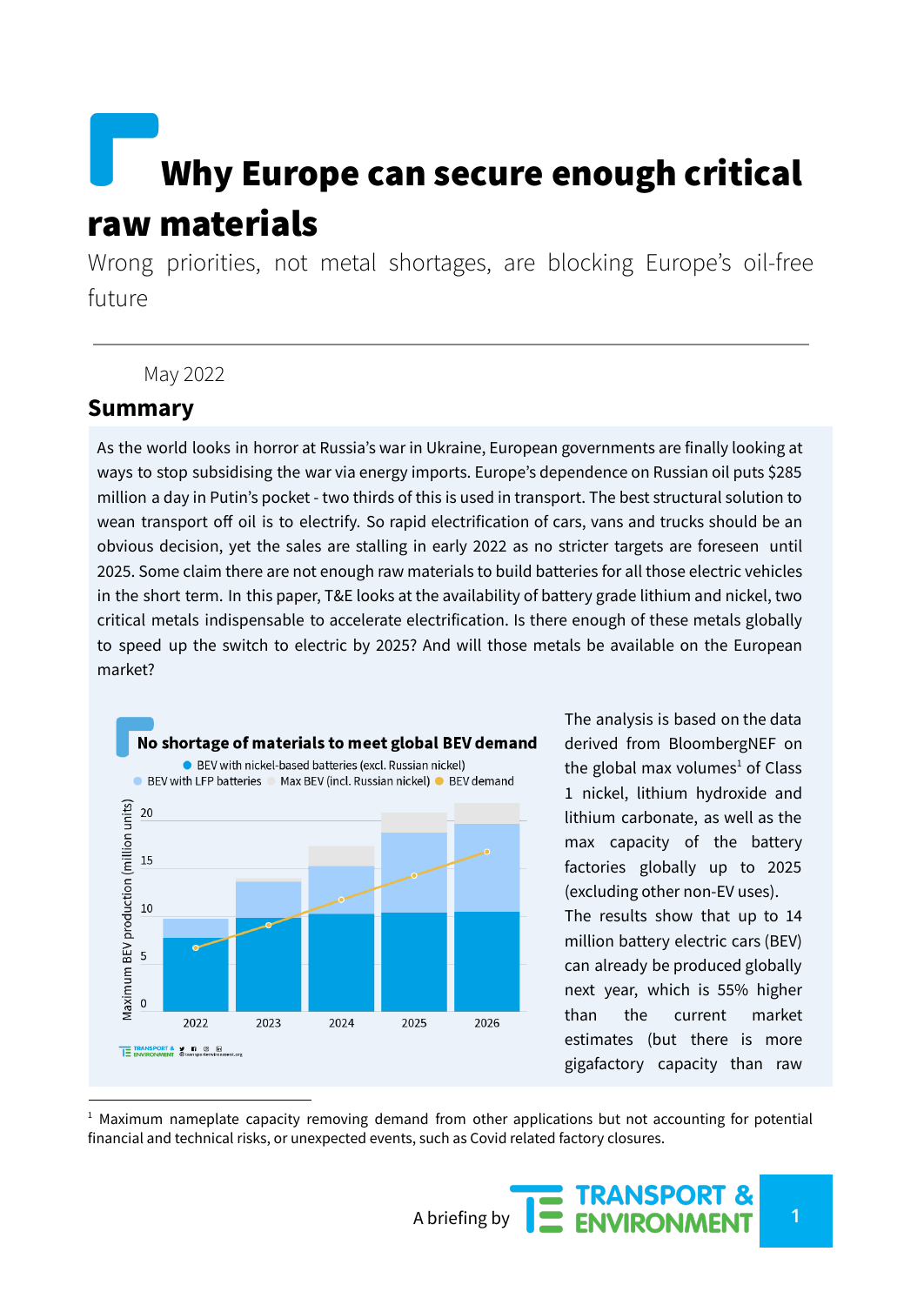materials available to produce even more than this). By 2025, even if the market gets a bit tighter, 21 million BEV can be produced, almost half more than the market estimates. This shows there is enough raw material available short term to switch from oil cars faster. The current supply of battery electric cars is not constrained by the raw materials - the amount of electric cars sold depends on the global car regulations (e.g. ZEV mandates in the US and Cars CO2 in Europe). If Europe has half of all its car sales BEV in 2025, this would require around a quarter of the global BEV production, similar to the share in 2021 and hence feasible.

Even if sufficient lithium and nickel is available short-term, it does not mean European companies can buy them easily. Mining companies, after [years](https://www.reuters.com/article/us-mining-value-idUSKCN1G01PT) of low returns, might be enjoying the high prices on the spot markets and might be unwilling to increase the metal volumes available for purchase too quickly. Rapidly growing electric cars sales in China and the US also mean there is competition for Europe to secure sufficient volumes for its market. China and its companies are in a race to secure global lithium mining assets and expand battery production at home and abroad. The US government has invoked the Defence Production Act to boost domestic supply of critical metals.

In contrast, the EU is focusing its efforts on oil and gas, flying to countries such as Qatar and pooling resources for joint purchasing of fossil gas. Europe should instead use its diplomatic muscle to secure metals for (green) energy independence. Trade relations and diplomacy should be used immediately to secure lithium from resource-rich Australia (where there is some spare capacity) and South America, and nickel from countries like Indonesia and Canada. They can also work with global mining companies such as BHP, Anglo American or Albemarle to ensure max volumes are freely available on the global spot markets (or deploy joint purchasing as a last resort). Going forward, a centralised authority to coordinate the security of supply in critical metals should be created, either under the aegis of the European Battery Alliance or directly within the Commission.

The current high spot prices for lithium and nickel are a legitimate concern. Years of underinvestment, long project lead times and a sudden growth in EV sales to meet regulations have all resulted in the tight metals market. But because there is no shortage of metals in earth's crust these concerns are temporary, just like the 2008 worries about the price of silicon used in solar PV, or the worries about shortage of oil two centuries ago. Ultimately, innovation, diplomatic efforts, an end to Covid, and, more recently, to war disruptions, are expected to stabilise the prices in the next few years.

In the mid- to long-term, many more options are available to Europe. The current high prices are pushing miners and recyclers to increase the supply of battery metals, with a lot of new capacity coming from 2025. Some domestic projects, including cleaner direct lithium extraction and mining from waste, are coming to Europe. Industry is also adjusting to high prices with innovation and substitution, including cobalt and nickel free lithium-ion batteries (LFP) and solid-state technology. Rightly-sized and efficient (often shared) electric vehicles are also a big part of the answer. Ultimately, carmakers should move to secure the supply of raw materials *now* - via direct contracts

A briefing by **2 2 ENVIRONMENT**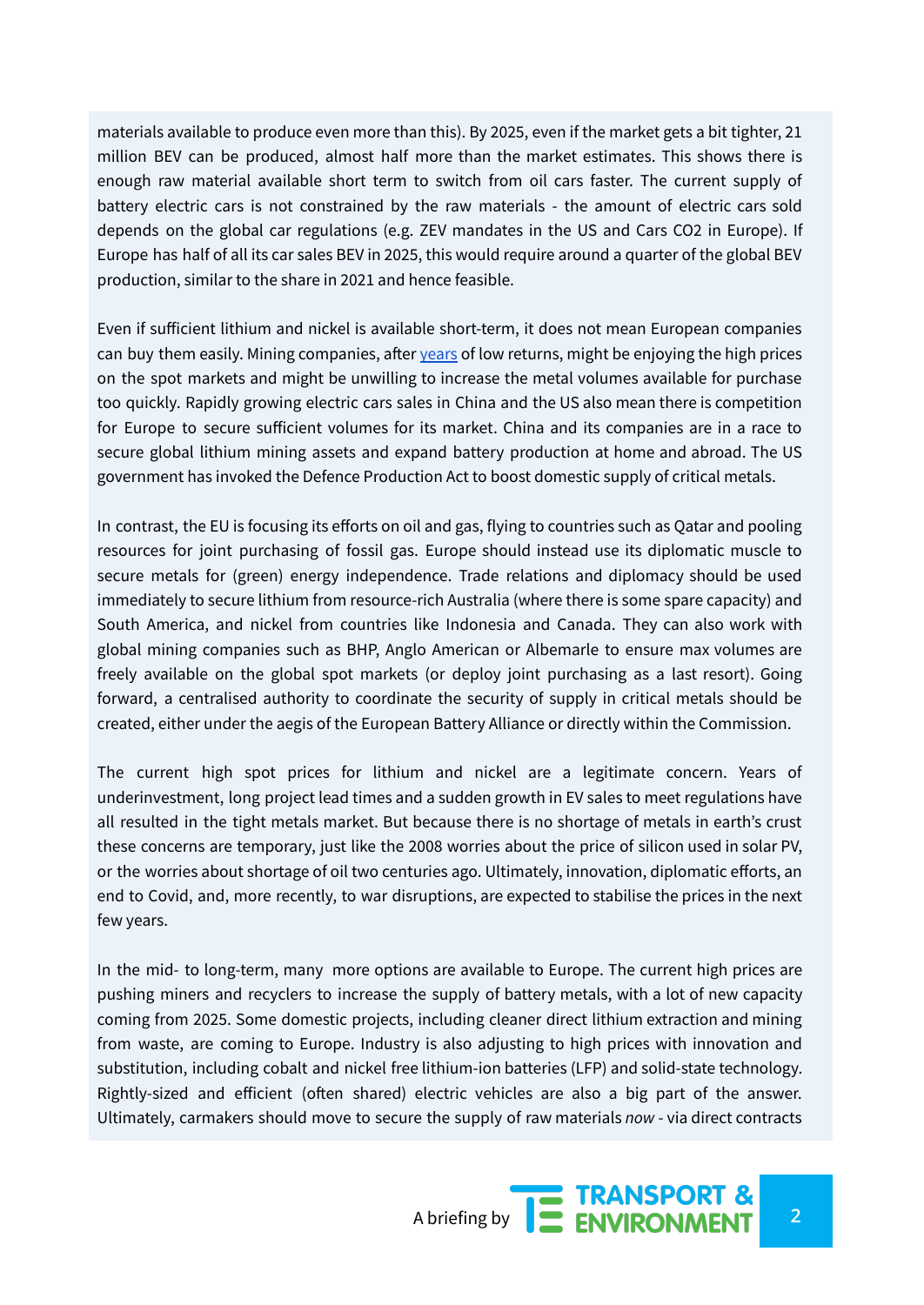or partnerships - for their EV plans in the late 2020s. The bottom line is that the shortage of critical metals is not the problem, but a shortage of political will and industry's preparedness.

Looking into the future Europeans are right to be concerned that Chinese companies control large parts of the battery supply chain. But Chinese dominance is not inevitable. As the metals, battery and EV industry grows, Europe can still secure large parts of it: a third of global battery cell manufacturing is expected to be in Europe by 2030. Even if we continue importing significant volumes of raw materials in the coming decades, we will do so from countries like Australia, Canada, Chile and Indonesia as opposed to Saudi Arabia, Russia, Iran and Qatar.

Going big on sustainability - by beefing up environmental safeguards around mining and demanding spotless social and community engagement record - will help European companies compete. Vibrant global markets centred around sustainability are also key. At home, smart industrial policy (e.g. for domestic refining projects), an unequivocal all-in attitude by the European auto industry (not diverting to non-existent synthetic fuels), and a clear political direction - such as cementing the goal for 100% electric cars and vans from 2035, followed by most trucks - can all put Europe in the race. Searching the world for fossil fuels will not.

## Introduction

As the world looks in horror at Russia's continued war in Ukraine, European governments continue to send money to the Russian government for oil and gas imports, directly subsidising Putin's aggression. In fact, Europe's dependence on Russian oil puts \$285 million a day in Putin's pocket according to T&E's recent [study.](https://www.transportenvironment.org/discover/how-russian-oil-flows-to-europe/)

But more and more voices including many governments are now calling for this to stop. The European Commission is tasked to prepare a strategy to reduce Europe's reliance on Russian imports of gas, oil and coal by 2027. This has spurred a raft of diplomacy to secure oil and gas supplies elsewhere, including deals with the  $US$  and  $Qatar$  to increase gas imports.

Historically, the biggest source of funding for Russia has been its oil exports. Russia currently supplies 25% of Europe's oil, two thirds of which is used in transport. If not Russia, Europe will be reliant on autocratic regimes like Saudi Arabia or Iran unless we drastically cut our oil consumption. When it comes to road transport, the best structural solution is to move to technology that consumes zero oil: battery electric vehicles (BEV). 1 in 10 cars bought across Europe last year were already fully electric, experiencing a 6-fold growth since 2019 thanks to the 2020/21 EU clean car rules ("Car CO2 regulation") that require carmakers to reduce CO2 emissions from their fleet and therefore produce and sell electric cars.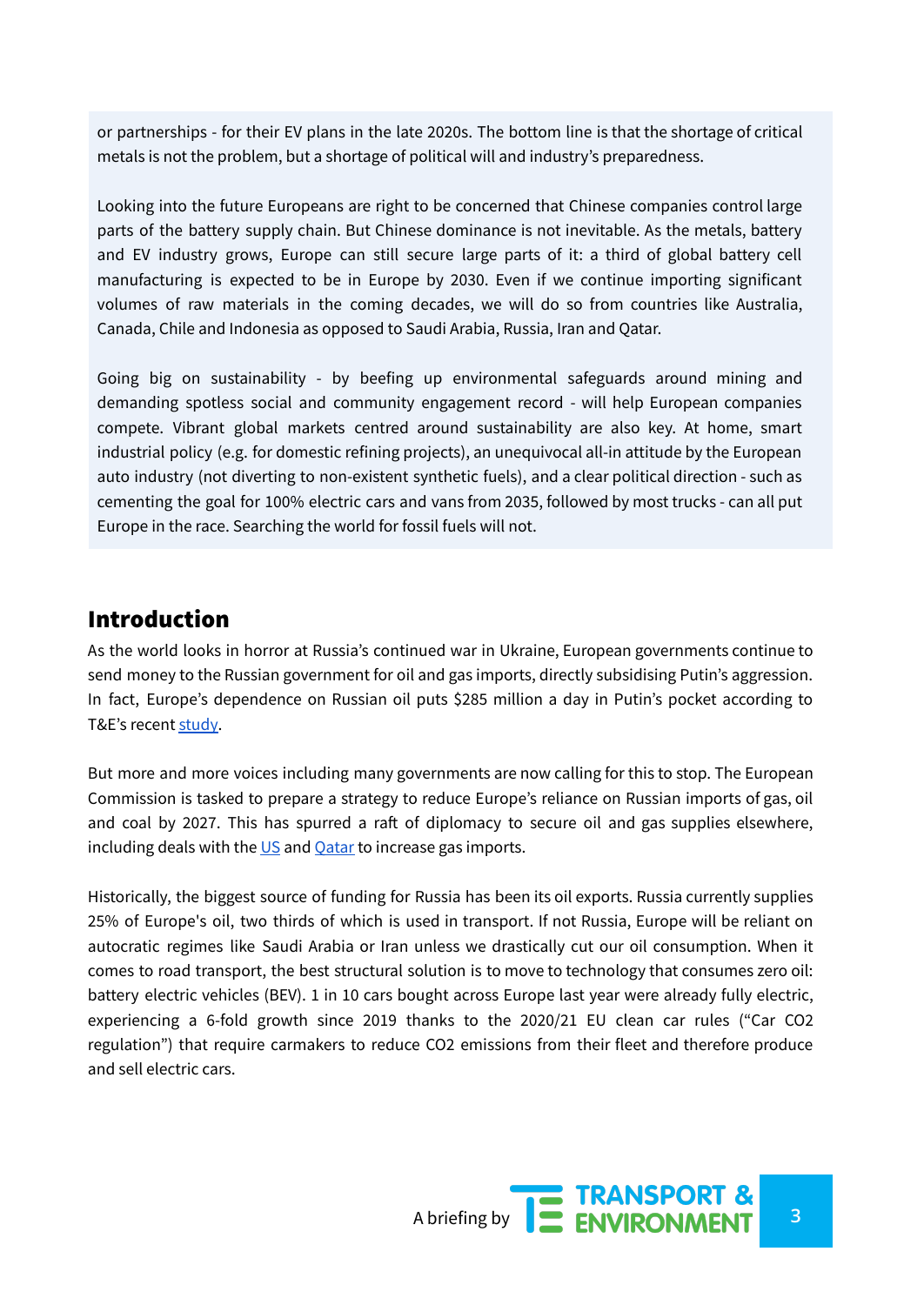Rapid electrification in the 2020s is key to reduce Europe's dependency on Russian oil by 2027. But the concern is often raised as to the availability of critical metals such as nickel and lithium that are necessary to produce electric car batteries. Some believe ramping up electrification faster in the 2020s is not possible due to the current supply chain disruptions and raw material price spikes.

Are there enough raw materials to accelerate the production this decade? Will they be available to European companies and consumers, and at what cost? This short paper looks at how many electric cars can be produced given the maximum global supply of battery-grade lithium and nickel available in the short term, and what Europe needs to do to secure them. It includes a short section looking beyond 2025, but a more in-depth analysis of this will be coming in the future.

# 1. How many raw materials are available by 2025?

## 1.1 Adjusting production within the current supply chains

Currently, following the post-Covid supply chain disruptions and Russia's invasion of Ukraine, most supply chains are impacted and many key metals are rising in cost, including for both internal combustion engine (ICE) and electric cars (EV). Alongside most of the battery grade nickel needed for EV batteries, 40% of global palladium and 10% of global platinum production is in Russia. These metals are critical for emission control systems for diesel and petrol vehicles and if supplies are embargoed or reduced due to payment problems, this will be very problematic for carmakers producing ICE. Equally, all car sales are down currently, expected to be a short term situation.

Similar issues are seen with wire harnesses. Production stoppages due to a shortage of wiring harnesses made in Ukraine are expected to last a few months and not go until the year's end, according to a Moody's [analysis.](https://www.politico.eu/wp-content/uploads/2022/03/04/Moodys-Sector-Comment-Automotive-Manufacturing-Europe-04Mar2223.pdf?utm_source=POLITICO.EU&utm_campaign=5f54f735cf-EMAIL_CAMPAIGN_2022_03_07_06_00&utm_medium=email&utm_term=0_10959edeb5-5f54f735cf-189710081) German carmakers are particularly impacted, as they rely on Ukraine for the wire harnesses used in their vehicles. The analysis expected this disruption to last less than the semiconductor shortage.

This demonstrates that there is no disproportionate impact on the EV supply chains compared to ICE, meaning that - all things being equal - the share of electric cars produced and sold in Europe does not have to decrease. The latest sales [figures](https://anfac.com/actualidad/notas-de-matriculacion/las-matriculaciones-de-turismos-se-reducen-un-30-en-marzo/?utm_source=POLITICO.EU&utm_campaign=c87e3e0382-EMAIL_CAMPAIGN_2022_04_04_05_00&utm_medium=email&utm_term=0_10959edeb5-c87e3e0382-189710081) from Spain even show that amidst low overall sales, EV sales are growing.

To answer the question on whether or not electric car production can be ramped up in the short-to-medium term (to 2025/27), it is important to understand how fast the car industry can reprioritise and adjust vehicle production in difficult circumstances.

2021 is a good case in point. Despite the serious semiconductor shortage throughout the year, the volumes of battery electric vehicles finished at the levels slightly higher than expected a year before, at 1.2 mln units despite the much lower overall car sales. This is due to two factors: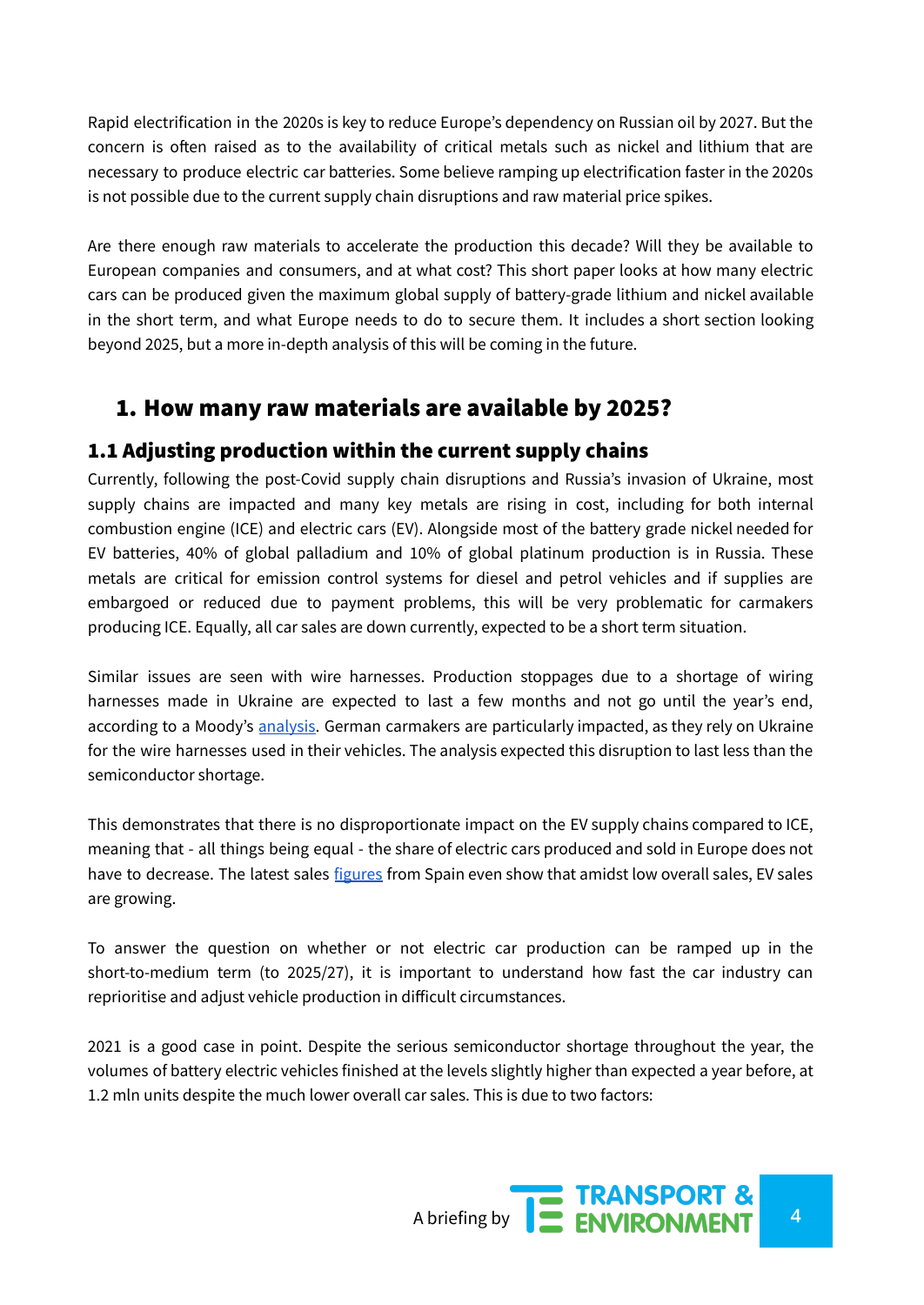- 1. the EU car CO2 target in 2021 that forced carmakers to sell the minimum share of EVs needed to avoid fines, and
- 2. the prioritisation of lower volume and more profitable (and higher emitting) models that resulted in the need to sell more EVs to compensate for higher average CO2 emissions.

The fast reprioritisation - in the face of the chip crisis - towards the production of plug-in and higher profit models, away from the mass volume vehicles, in the pace of one year shows what is feasible.

Similar quick adjustments were seen in the aftermath of the dieselgate scandal in Europe. As consumers turned away from diesels, their sales share fell rapidly in 2016/17 forcing carmakers to readjust their production lines to produce more petrol cars. This required change in parts of the supply chains, e.g. to produce a lot more three-way catalysts and gasoline particulate filters to clean up petrol exhausts, which carmakers were able to navigate.

These examples demonstrate that the auto industry can, when exceptional circumstances require, reprioritise and adjust production quickly, within a year.

## 1.2 How many electric cars can be produced by 2025?

The above shows that the automotive industry can prioritise and adjust supply chains quickly when required, or when faced with grave circumstances that epidemics or wars dictate. When it comes to rapidly increasing the production of electric cars, the shortages around nickel and lithium availability are often raised.

So, if similar prioritisation in terms of the maximum availability of critical metals - battery-grade nickel & lithium - were seen up to 2025, how many electric cars can be produced? T&E used the BloombergNEF data to analyse the global volumes of nickel and lithium battery grade material available for EVs, as well as battery cell capacity (nickel-based and LFP chemistries), to answer this question. This is based on the nameplate capacity of the confirmed company plans but does not take potential technical issues or unforeseen circumstances into account. All **assumptions, methodology and uncertainties are detailed in the annex**.

#### **Lithium & nickel availability**

In 2022, when we remove volumes needed for stationary storage, electronics, buses and other e-applications, the following maximum volumes are available globally, i.e. in the mining & refining pipeline based on nameplate capacities:

- Around **380 k tonnes <sup>2</sup> of refined battery grade nickel** (used in nickel-rich (NMC) lithium-ion battery chemistries for EVs), rising to 390 k tonnes in 2023 and 400 k tonnes in 2025;
- Around **326 k tonnes <sup>3</sup> of refined lithium hydroxide** (used in NMC lithium-ion batteries), rising to 500 k tonnes in 2023 and 685 k tonnes in 2025;

<sup>2</sup> Tonnes of metal contained

<sup>&</sup>lt;sup>3</sup> Tonnes of lithium carbonate equivalent

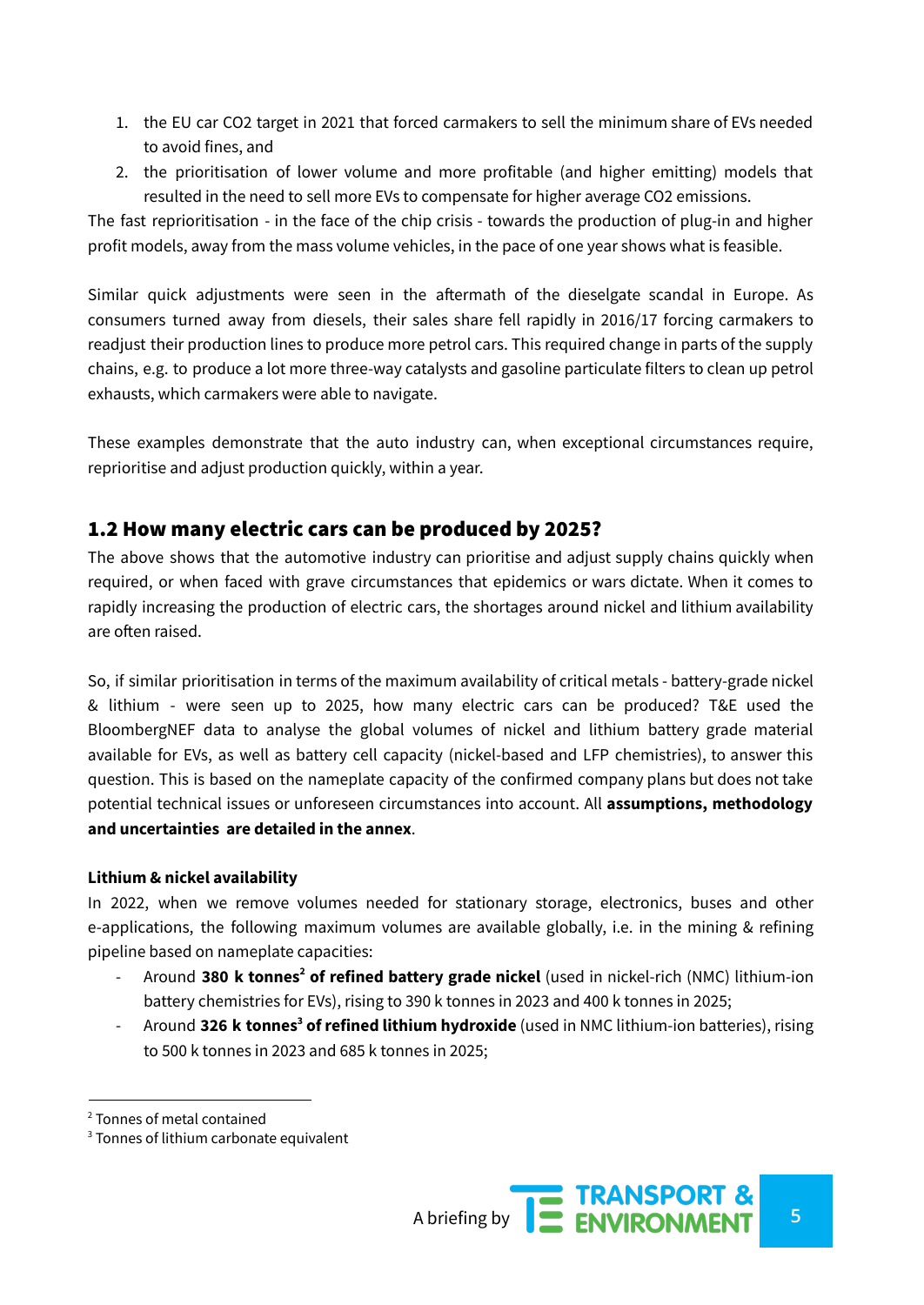- Around **100 k tonnes of refined lithium carbonate** (used in nickel/cobalt free (LFP) lithium-ion battery chemistries for EVs), rising to 260 k tonnes in 2023 and over 380 k tonnes in 2025.

| Year                                                                                    |                             | 2022 | 2023  | 2024  | 2025  |
|-----------------------------------------------------------------------------------------|-----------------------------|------|-------|-------|-------|
| k tonnes available for BEV (BNEF)<br>(w/o stationary storage,<br>electronics, bus, etc) | Class 1 Nickel              | 378  | 393   | 400   | 402   |
|                                                                                         | Nickel without<br>RU supply | 314  | 327   | 332   | 334   |
|                                                                                         | Lithium<br>hydroxide (NMC)  | 326  | 503   | 623   | 685   |
|                                                                                         | Lithium<br>carbonate (LFP)  | 100  | 259   | 336   | 381   |
| <b>Gigafactory capacity for BEV</b><br>(70% of overall capacity from BNEF)              | GWh                         | 814  | 1,118 | 1,502 | 2,485 |

*Table 1: summary of the maximum raw materials & gigafactory availability*

#### **Battery & electric car production to 2025**

It takes around 1 year between the materials being mined/refined and turned into batteries to be used in electric cars, so for the purpose of this analysis T&E includes a 1 year delay between the availability of the battery grade materials and the supply of battery electric cars. On top, T&E has also incorporated the respective capacity of battery gigafactories available in 2022-2025 (also derived from BloombergNEF) to ensure the battery cells can actually be produced.

The results show that:

- Taking the maximum supply of lithium, nickel and battery factories to produce both NMC and LFP chemistries, **14 million battery electric vehicles can be produced globally in 2023**. This is **55% more BEV than the expected market** for BEV (derived from LMC Automotive in 2023) that follows the regulatory requirements. **In 2025, 21 million BEV can be produced globally** taking both the material and gigafactory capacities into account, which is almost **a half more than the global market** expected currently. This shows that the current BEV supply is not constrained by raw materials, rather by the minimum compliance with regulatory requirements by car makers.
- When only the **lithium** capacity is considered, 10 million NMC batteries and almost 4 million LFP batteries can be produced in 2023. Lithium carbonate and, to a lesser degree, lithium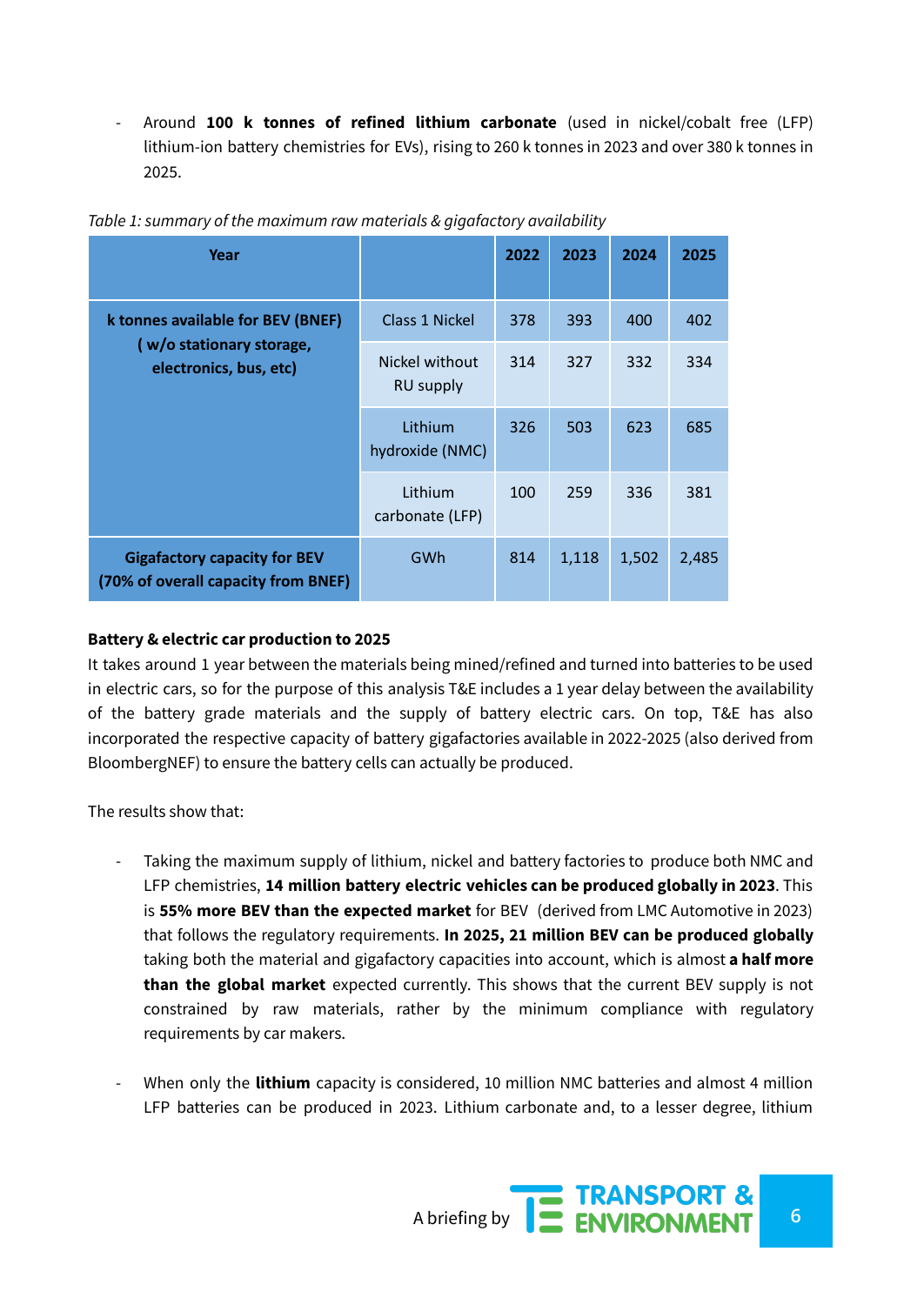hydroxide limit an even larger BEV growth in 2022-23, while nickel sulfate becomes a limiting factor from 2024 to produce even more.

- The battery gigafactory capacity is above the max capacity of both lithium and nickel. The gigafactory capacity for nickel-based chemistries will be dominant until 2025, accounting for about 80%. The LFP battery production capacity will add 4-5 mln BEVs annually by 2024, rising to 8 mln in 2025, allowing for a higher global BEV supply overall and alleviating the nickel shortages. These figures do not include the additional capacity that is being announced now but is not fully confirmed and assumes only 20% of gigafactory produce LFP, so are on the conservative side.
- When it comes to **nickel**, there is enough battery grade nickel to produce the maximum amount of 11 million nickel-based batteries in 2023, but it becomes a bottleneck after that. For example in 2025, 33 million nickel-based batteries could in theory be produced in all the factories, but there is enough nickel to produce just 12 million BEV. This is slightly below the expected overall demand but will be compensated by the increasing shift to the LFP battery chemistry that does not use nickel.
- When the nickel sourced from Russia is removed (in case of sanctions targeting the raw material), the 2023 forecast would not change as lithium is currently the limiting factor to an even larger production of BEV. But in 2025 the global production would be 19 mln BEVs (instead of 21mln).

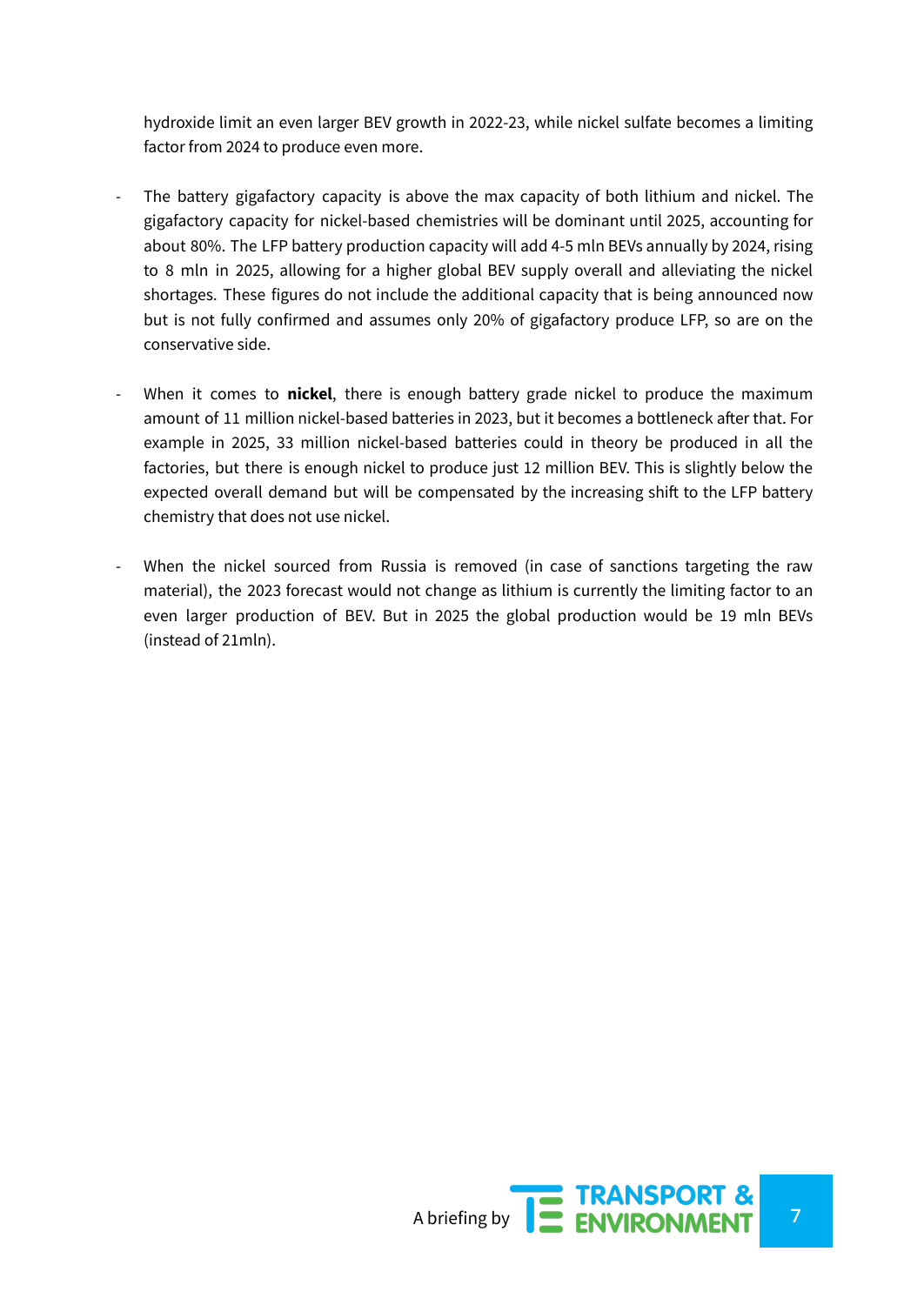

Source: T&E modelling of the global BEV production based on maximum raw material (lithium and nickel) and gigafactory nameplate capacities from BloombergNEF. Global passenger BEV demand from LMC Automotive's Global Hybrid & Electric Vehicle Forecast (Q4 2021).

This analysis demonstrates that there is sufficient quantity of battery grade materials and battery cell production capacity to not only meet the expected BEV market up to 2025, but even to increase EV battery supply globally by at least 50% in the coming years compared to forecasts. On the current data, lithium is tight in the next 2 years, while nickel becomes a bottleneck to an even bigger growth from 2025 (however, more supply is expected to come online, notably from Indonesia). Even without the additional nickel, switching to LFP allows to increase BEV supply by 4-5 mln in 2023/24 already.

As regards the availability of **semiconductors**, LMC Automotive data seen by T&E shows that there are enough chips to produce 72 mln passenger cars in 2022. If carmakers prioritise BEV in the short term, these require approximately double the amount of chips compared to a conventional car (1000 for ICE vs 2000 for EV). This shows that in the case of such a prioritisation, there would still be enough chips available in the short term to ramp up the EV supply (while the overall car sales would decrease).

Thus, if prioritised for BEV production, supply of battery electric vehicles can be significantly ramped up in the coming years, which means a faster deployment of EVs is feasible in the short term up to 2025.

# 2. Availability & costs for the European market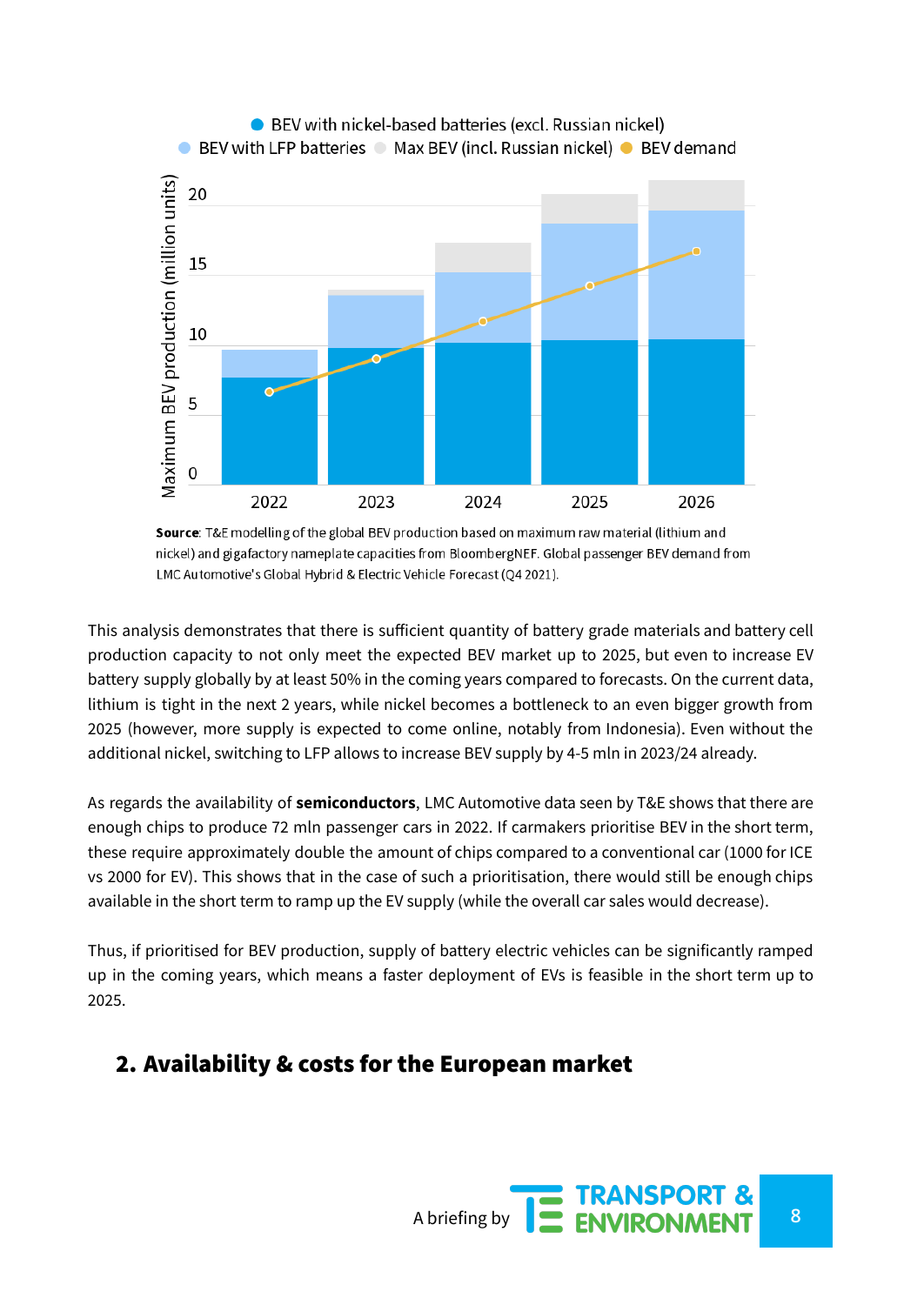How fast Europe will switch to electric cars - and how much raw materials this will need - is decided now, in the EU car CO2 standards. What's currently on the table will not speed things up until the late 2020s. On the current car CO2 targets, around 20-25% plug-in cars will be sold in 2025-2029, a lot less than can be based on the market dynamics and carmakers' own EV plans. Given the geopolitical imperative to wean Europe off Russian oil fast, Europe must ramp up electrification a lot faster in the coming years. This is why a group of 25 pan-European NGOs has [asked](https://www.transportenvironment.org/discover/end-imports-of-russian-oil-and-gas-to-stop-financing-putins-war/) Europe to increase its 2025 goal to 50% EV sales. This has the potential<sup>4</sup> to save more than half a billion barrels of oil by 2030.

The above analysis on raw material volumes is global, and the question is how much of the raw material can be secured (i.e. imported) into Europe short-term. To go as high as half of all sales to be electric by 2025 - on the current sales volumes - 5.5 million electric cars will need to be sold in Europe in 2025 5 . This is around a quarter of the maximum BEV supply that can be produced globally in 2025: given that around a quarter of electric cars sold globally in 2021 were in Europe (including the UK and Norway), this is feasible. The numbers are still within the global capacity of the nickel-based batteries alone, but in reality it is likely to be a mix of lithium-iron-phosphate (LFP) batteries that do not use cobalt or nickel and nickel-based chemistries such as NMC or NCA (used in higher range Tesla cars).

Given the global growth in electric car sales, a mix of smart policies will be needed to ensure that a sufficient supply of BEV reaches the EU market, including:

- Higher EU car CO2 targets for carmakers in 2025 and 2027 to ensure they ramp up EV production/supply chains in Europe to meet the higher demand.
- Smart incentives, especially for corporate fleets and leasing to go for BEV.
- Targeted measures on the infrastructure side, notably faster installation of private charging at work and home, to aid the accelerated uptake.
- Producing more efficient and appropriately-sized electric cars will also help, with 40-60kWh batteries enough for most EU drivers' needs.

However, Europe is not alone in trying to ramp up the electric car market; China and the US - two other major vehicle markets - are doing the same. The above policies will help on the carmaker and consumer side, but they will not guarantee that sufficient quantities of the global raw material exports will be available for the European market until 2025. Diplomacy and political will are needed to secure raw materials into the European market, more on which in the recommendations section.

#### **Costs concerns**

The market for critical raw materials such as lithium and nickel is currently very tight. Many in the industry [claim](https://www.ft.com/content/7beef24f-29a2-4683-8b30-b076528416c1) there is simply not enough lithium to meet all the carmaker EV plans. As a result, the prices for lithium carbonate equivalent have [risen](https://www.theguardian.com/australia-news/2022/feb/09/gone-ballistic-lithium-price-rockets-nearly-500-in-a-year-amid-electric-vehicle-rush#:~:text=According%20to%20figures%20from%20Benchmark,January%202021%20and%20January%202022.) up to 500% since last year, while nickel prices have exceptionally [reached](https://www.reuters.com/business/lme-suspends-nickel-trading-day-after-prices-see-record-run-2022-03-08/) record levels last month on the London Metals Exchange. This is fueling fear and uncertainty.

<sup>4</sup> T&E analysis on this will be published in mid-May 2022

<sup>5</sup> based on the LMC Automotive forecast of 2025 EU car sales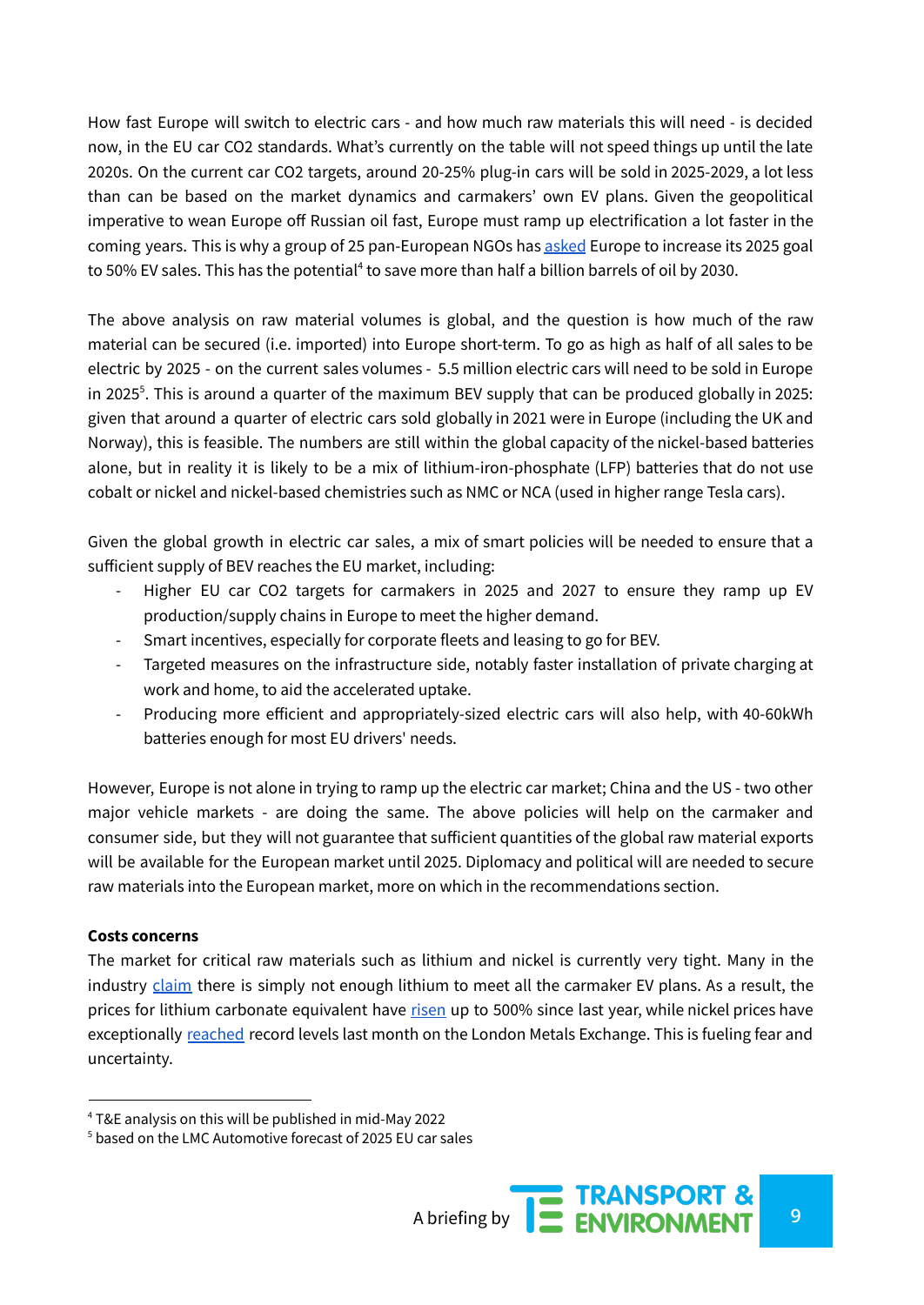Costs as a result of the tight market are a legitimate concern. Rising costs for raw materials may have a knock-down effect on the cost of electric cars and delay the parity point at which their price matches conventional cars enabling the mass market. E.g. one [analysis](https://www.ft.com/content/17d2d027-22c1-4ecc-8f92-d70268c8a4ac) estimates that if the high spot market price of nickel seen last month was translated into the battery cost, it would raise the price tag by 6%. With batteries representing at least a third of the cost of an electric car, some carmakers have already started raising the prices for electric cars as a result.

There are short-term and structural reasons for these high prices. Structurally, commodity markets are prone to super-cycles: extended periods of boom and bust. Years of under-investment in new metals, long project lead times and a sudden growth in the market for EVs spurred by climate regulations have all resulted in the current tight supply-demand balance. Mining companies, after [years](https://www.reuters.com/article/us-mining-value-idUSKCN1G01PT) of low returns, might also be enjoying the high prices on the spot markets and might be unwilling to increase the metal volumes available for purchase too quickly.



But such price spikes are not new and do not represent a long-term market trend. Similar spikes in the price of silicon in 2008 (shown on the left from Michael Liebreich's [tweet\)](https://twitter.com/MLiebreich/status/1513834191602995203) prompted many to question the scalability of the solar panel industry. Fast forward 12 years, and the price of silicon has stabilised, while over 25GW of capacity of solar PV was [installed](https://www.solarpowereurope.org/insights/market-outlooks/market-outlook) in 2021 in Europe alone. In the case of transport,

concerns as to the shortage of oil fueled the arguments that the world cannot switch from horses to combustion cars in the early 19th century. Two centuries on one can see in every city and motorway of the world whether those fears materialised. We are still waiting for Peak Oil, while a lot of new technology (e.g. fracking) and oil fields have been discovered in the meantime (with damaging consequences for the environment). With market forces at play, innovation, investment and new supply from primary and recycled sources will similarly resolve the current short-term spike in raw material prices.

There are more immediate factors at play that exacerbate the price trends. Covid-induced disruptions in supply chains are delaying production, shipments and expansion plans. And the war in Ukraine has only added to the problem. A lot of this is temporary and is not expected to have a lasting effect on the EV market; a lot of mining and recycling companies are already reacting to the high price and announcing expansions. The nickel price seen in the LME in March was due to a specific case of market frenzy and the prices climbed back down shortly afterwards. It also needs to be stressed that only a small part of the raw materials that car and battery makers purchase comes from spot markets.

A briefing by **10**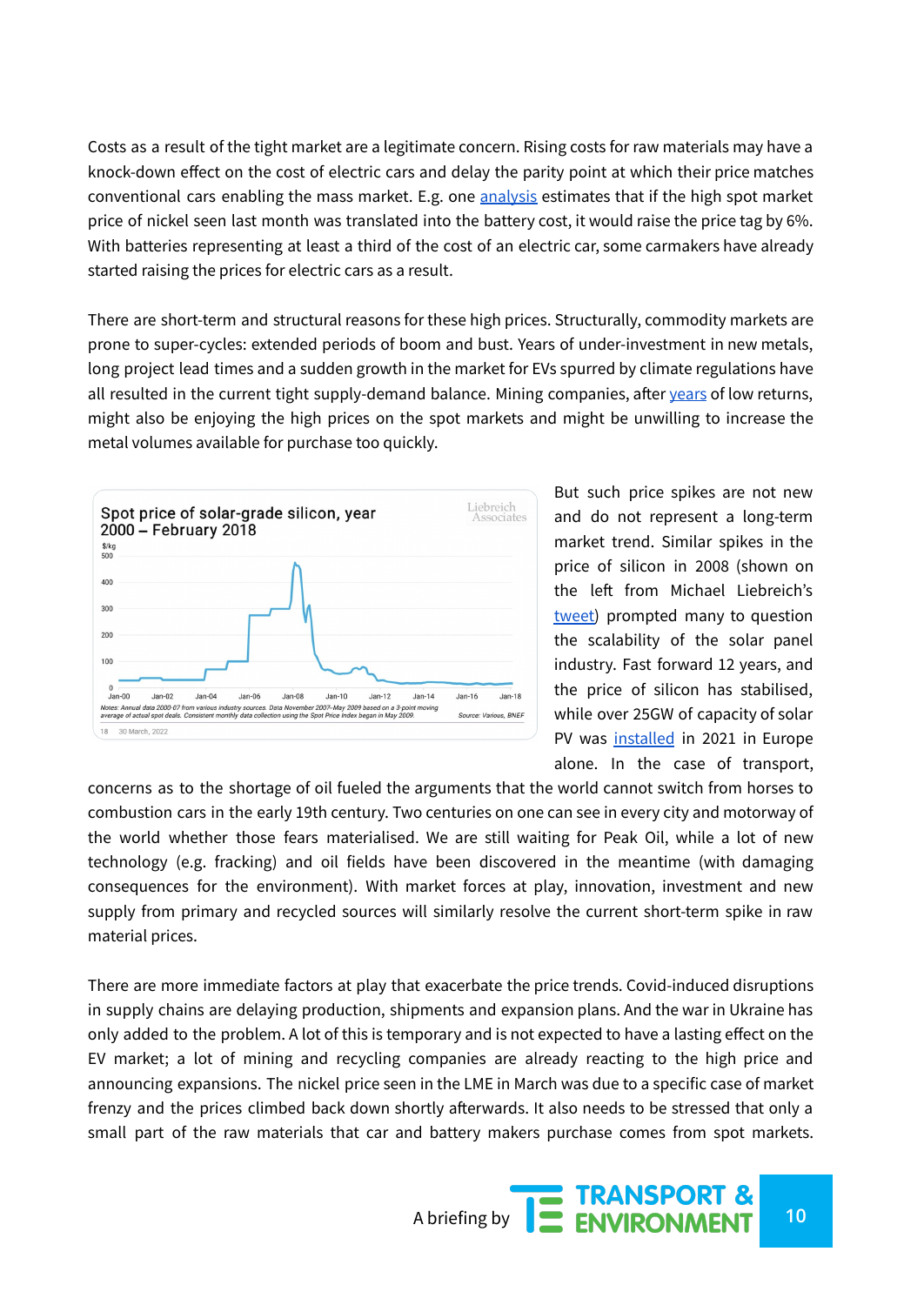Depending on a manufacturer, up to three-quarters of lithium and nickel are often secured via fixed-term contracts with the prices agreed beforehand, meaning the effects of the temporary high spot prices are not impacting the EV production costs directly.

In a nutshell, the currently high prices seen for critical metals are a temporary phenomenon given the super-cycle nature of commodity markets. With Covid disruptions and, hopefully, the war subsiding and new supply coming on stream - the prices are likely to stabilise in the next few years.

# 3. Supply mid to long term

When we look longer term beyond 2025, a lot more battery demand and a lot more options to meet that are available for European companies. The bottom line is that there is no shortage of lithium or nickel in Earth's crust. The 2022 US Geological Survey [estimates](https://pubs.usgs.gov/periodicals/mcs2022/mcs2022-lithium.pdf) the known global reserves of lithium at 22 mln in 2022 (resources of lithium are in order of 89 mln tonnes vs 100k tonnes mined in 2021) enough to last for hundreds of years even before the circular recycling loops are accounted for. Similarly, at least 95 mln tonnes of nickel reserves are [known](https://pubs.usgs.gov/periodicals/mcs2022/mcs2022-nickel.pdf) (vs 2.7 mln extraction), which suggests the material availability will not be a limiting factor.

Reserves do not mean available for battery production on time, where the growth in capacity to source (or extract from existing batteries) and refine the metals is key. Driven by the battery market, McKinsey [expects](https://www.mckinsey.com/industries/metals-and-mining/our-insights/lithium-mining-how-new-production-technologies-could-fuel-the-global-ev-revolution?cid=other-eml-alt-mip-mck&hdpid=38381910-b010-4f9b-a709-83f29f80c3d7&hctky=13008485&hlkid=4afb87ed44e24b75a7649eedbea2e60d) the lithium supply to grow by 20% a year from now to 2030, resulting in sufficient volumes available if all projects, including the new cleaner lithium extraction technology, come online. Innovation & substitution, investments into new supply and, towards 2030, growing supply from recycling streams will all help ensure supply-demand balance mid to long term.

First, substitution of scarce metals is a key trend that we've started seeing in the electric car market. The concerns over supply of cobalt and nickel are pushing auto makers to switch to alternative technologies. LFP batteries (sometimes with the addition of manganese, or LFMP), previously seen in Chinese brands and buses, are replacing the nickel and cobalt-rich batteries found in global EVs fast. Volkswagen, Tesla, Hyundai and Stellantis all plan to shift to LFP for their affordable models. On the other hand, innovative solid-state chemistries might be an answer for premium vehicles, and are expected to enter niche applications by mid decade. By 2027, Benchmark Minerals Intelligence expects around 100GWh of solid-state battery capacity available.

Second, increasing metal prices are sending a firm market signal to mining companies to ramp up investments in new supply. Many new projects, including a new nickel mine in Tanzania, a lithium one in Argentina, and a number of greener direct lithium extraction plants, including geothermal lithium company Vulcan in Europe, plan to start production from 2025 onwards. A lot more nickel supply is also expected to come online in Indonesia in the coming years. Some delays and opposition is expected (and sometimes justified) in Europe: consistently applying the highest environmental and social standards, including a timely and meaningful engagement with local communities, is the best recipe for companies to complete projects on time. On top of some domestic supply of primary and

A briefing by **12 ENVIRONMENT** 11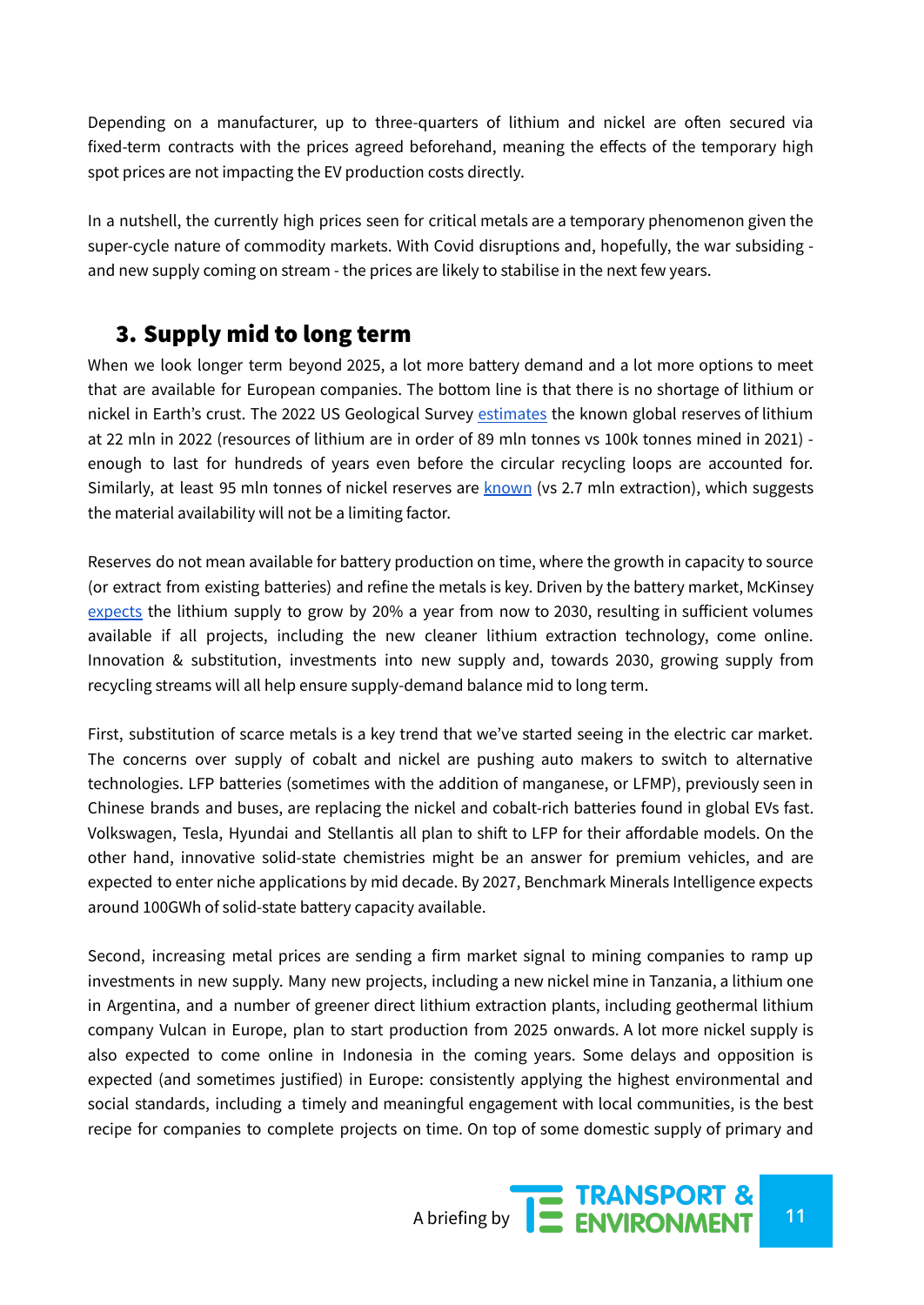secondary metals, imports will remain key. That's why (co)investing in sustainable extraction or refining capacity in resource rich partner countries outside Europe is a good strategy for Europe. For EU companies, vibrant and competitive global markets and cooperation with other democratic markets such as the US or Japan will ensure a level playing field and sufficient responsible supply.

Finally, to avoid production curtailment similar to that caused by the chip crisis, carmakers should procure and secure the supply of raw materials now for the increased EV production in the late 2020s. This includes smart procurement policies and strategic partnerships that prioritise long-term contracts over relying on volatile spot markets. This is what Tesla is already doing with nickel, having secured a number of contracts with Vale and others recently. The current vertical integration trend - producing or controlling more of the upstream supply chain in house - will also allow carmakers to reduce costs and become more resilient to global shocks. Procuring raw materials directly also gives the car industry leverage over the environmental and human rights conditions under which they are extracted. Tesla is doing so in New Caledonia by working directly with the mine on issues like tailings management. Volkswagen is also moving to secure sustainable materials in Europe.

# **4. Conclusions & recommendations**

The data analysed by T&E shows that there is no immediate global shortage of key raw materials needed to accelerate EV production: nickel and lithium short-term to 2025. 14 million BEVs max can be produced globally in 2023 already, rising to 21 million in 2025. In theory, this is 50% more than the currently projected market share of EVs. Europe will have to largely rely on importing these raw materials short-term, but it can accelerate electrification of cars, vans and trucks to wean the continent of oil faster. Even going to 50% EV sales in 2025 would require around a third of global production, similar to the share of EVs sold in Europe in 2021. The question is how much of this global supply given the tight market and a growing demand for electric cars will be available for the European market. And at what cost.

This depends on European politicians and companies. China is already using its [diplomacy](https://www.bloomberg.com/news/articles/2022-03-21/china-tells-ev-battery-chain-it-wants-rational-lithium-prices) and political clout to solve the high raw materials costs debacle and secure Li supplies for its market. Earlier in March 2022, the Chinese government convened Li refiners, battery makers and OEMs to discuss the lithium situation as it worries that the soaring costs will slow down the market and reduce consumer acceptance. Its companies are in a [race](https://qz.com/2087345/chinas-lithium-mining-battery-firms-are-in-an-investment-frenzy/) to secure global lithium mining assets as well as expand battery production at home and abroad. The US government has [invoked](https://www.reuters.com/world/us/biden-could-sign-defense-production-authority-battery-minerals-source-2022-03-30/) the Defence Production Act to boost domestic supply of critical metals. In contrast, the European governments are using their diplomacy to diversify oil and gas supply, flying the earth in search of fossil fuels to replace the Russian exports.

Rather than swapping dependence on one autocratic regime for another, Europe should instead secure imports of critical raw materials in the coming years to make itself independent from oil faster. As opposed to Saudi Arabia or Venezuela, lithium and nickel often come from countries such as Australia, Chile, the Philippines, Canada and Indonesia. Leaving individual companies to buy the extra

A briefing by **12 ENVIRONMENT** 12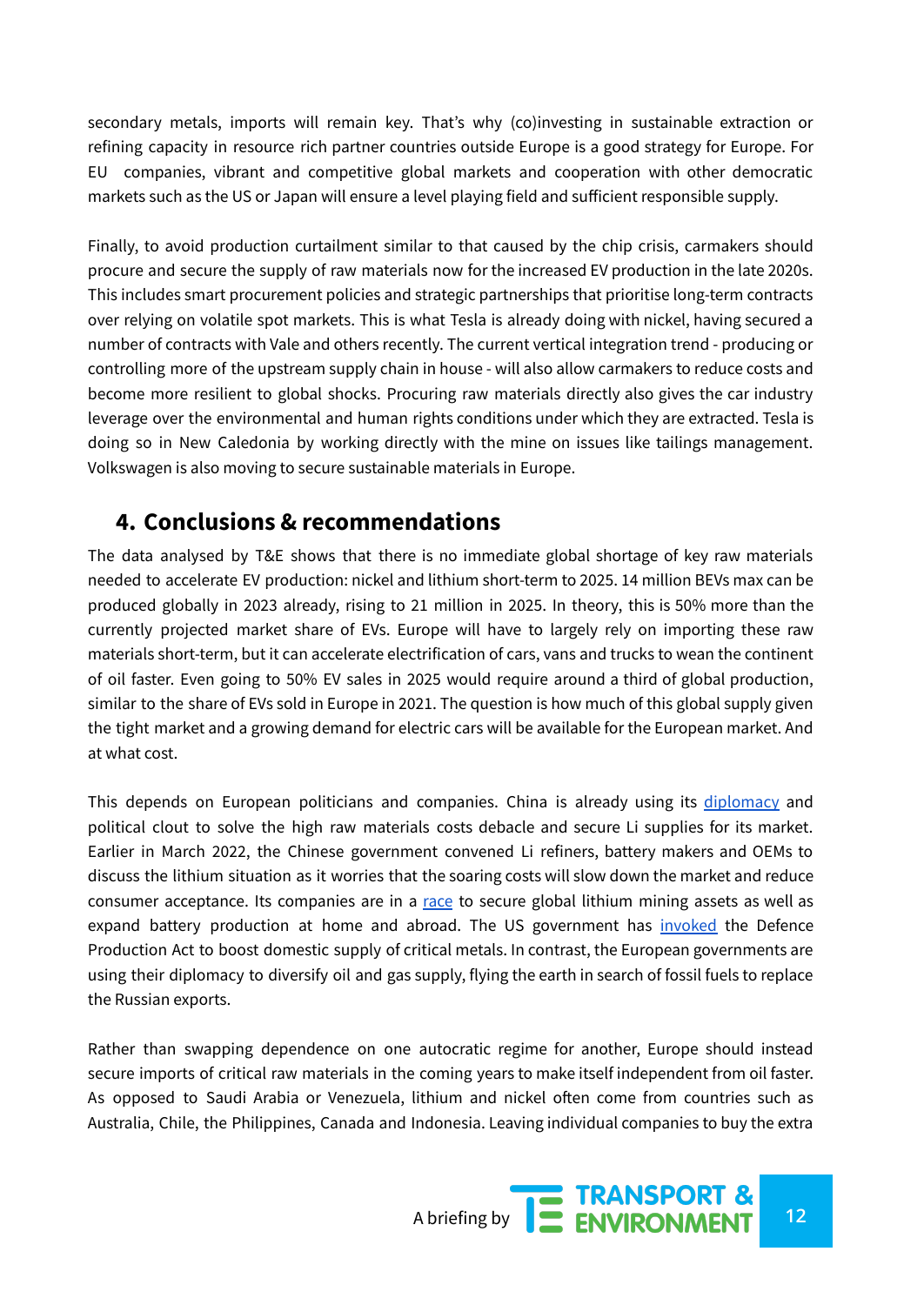raw materials on spot markets will create insecurity and high costs. Just as Europe's leaders are [prepared](https://euobserver.com/green-economy/154593) to pay much higher prices for natural gas and oil bought from elsewhere in the world - and are spending a considerable amount of political effort to procure those - giving a fraction of this support and funds to secure nickel and lithium for the European market would ensure the increased sales of electric cars come at an acceptable cost to European drivers.

| <b>Top oil producers</b>    | <b>Top lithium producers</b> | <b>Top nickel producers</b> |  |
|-----------------------------|------------------------------|-----------------------------|--|
| <b>US</b>                   | <b>Australia</b>             | <b>Indonesia</b>            |  |
| <b>Russia</b>               | <b>Chile</b>                 | <b>Philippines</b>          |  |
| Saudi Arabia                | <b>China</b>                 | <b>Russia</b>               |  |
| Canada                      | Argentina                    | <b>New Caledonia</b>        |  |
| <b>Iraq</b>                 | <b>Brazil</b>                | <b>Australia</b>            |  |
| China                       | Zimbabwe                     | Canada                      |  |
| <b>Iran</b>                 | <b>Portugal</b>              | <b>China</b>                |  |
| <b>United Arab Emirates</b> |                              | <b>Brazil</b>               |  |
| <b>Brazil</b>               |                              | <b>US</b>                   |  |
| <b>Kuwait</b>               |                              |                             |  |

#### *Table 2: top producers of oil, lithium and nickel in 2021*

Longer term beyond 2025, a number of forces are at play, with domestic supply from a number of lithium and nickel projects in Europe and a growing stream of metals coming from circular recycling loops becoming available to match and tamper exports from outside Europe. Despite the rapidly growing demand and the tight market, the price signals, innovation and substitution should be able to ensure sufficient supply of key battery metals as was seen in other cyclic raw materials markets previously.

Rather than scurrying the world in search of fossil fuels, Europe should use its power and diplomacy to secure critical metals. To do so in the short term (up to 2025) and beyond, **T&E recommends** the following.

#### Raw material exports short-term

Either through the political arm of the European Battery Alliance (its Ministerial meetings) or via the Commission coordination directly, VP Sefcovic and European governments should: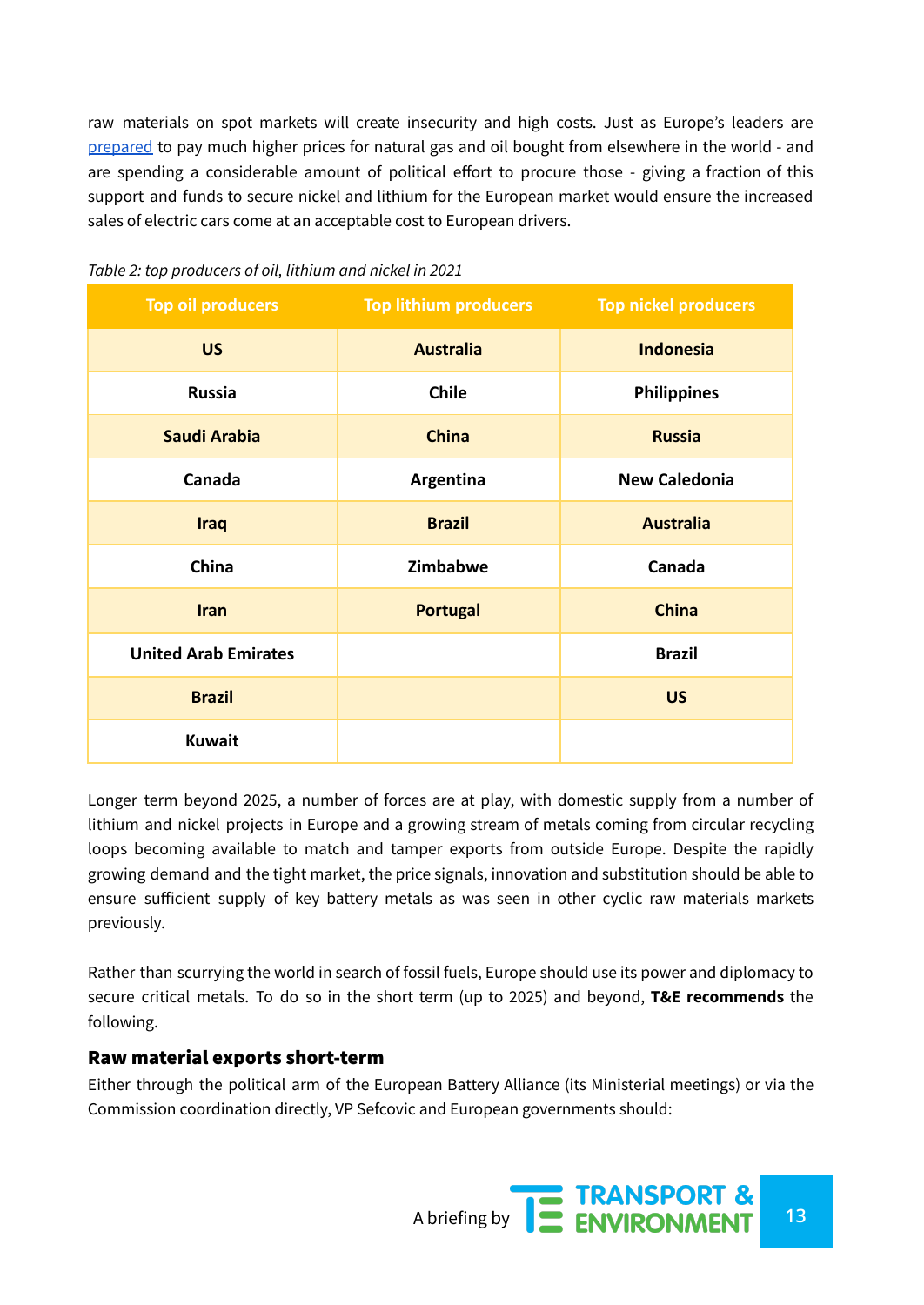- 1. Urgently map the gaps and shortages, if any, that the car companies are currently experiencing to accelerate EV production in Europe. This could include checking there are no major discrepancies in supply between battery and car plants in different member states.
- 2. **Use diplomacy and trade relations imminently to secure additional supplies**, notably of lithium from Australia and South American countries, and nickel from Canada and Indonesia (as some companies are already doing) starting with 2022. This may include 1) ensuring parts of the current global production are set for European companies, 2) getting supplies from currently underutilised mining projects or 3) committing to support additional capacity investments. High environmental and human rights due diligence standards should underpin any such agreements in line with about to be agreed European battery regulation. The EBA's Ministerial meeting can be called as soon as possible to coordinate the actions on this.
- 3. Convene and, where appropriate, work with or put pressure on the mining companies (e.g. Rio Tinto, Albermale, Anglo American and others) to make the maximum raw material supply available and ensure it is traded freely on the spot markets (or available for fixed-term contracts) under the level playing field for European companies.
- 4. As a last resort in case of acute shortages, coordinated purchasing including financial support or price guarantees - can be considered as is currently [planned](https://www.lemonde.fr/idees/article/2022/04/18/guerre-en-ukraine-un-cartel-europeen-d-acheteurs-de-gaz-permettrait-d-obtenir-des-producteurs-un-prix-plus-bas_6122588_3232.html) with the gas supplies.

Similarly, European car makers should without delay get their act together and secure sufficient volumes of key raw materials in line with at least the levels of their own EV commitments. This includes:

- 1. Mapping and signalling the volumes (& product specifications) of the battery metals they will need up to 2030. This is key to give the metals industry the visibility of the market needs.
- 2. Singing fixed-term contracts with mining or recycling companies providing supply until 2025 and actively setting environmental and social standards under which conditions the materials are sourced (e.g. on the conditions for waste disposal or the use of renewables on site for refining).
- 3. Entering partnerships or investing in existing and new mining or recycling operations directly to secure the supply. High environmental and human rights standards must be part of such contracts and procurement to ensure responsible supply.

## Supply of critical metals longer-term

Mid-long term, a lot more raw materials can be supplied within Europe, both from primacy (mining) and secondary (recycling) streams. Smart industrial policy is needed now to secure domestic and responsible supply of critical raw materials from 2025 onwards, alongside exports. This includes:

- 1. Easy to access European and national funding (for feasibility studies, pilots, loan guarantees, etc) for European companies in the mining and recycling space to secure domestic resources, always underpinned by strong environmental and social conditions. Programmes to support innovative technologies to produce metals with less footprint - e.g. direct lithium extraction (DLE) and direct lithium to product (DLP) - should be prioritised.
- 2. Accelerated support and funding to boost the lithium and nickel refining capacity for the European market. This can be done domestically - e.g. in Scandinavia near the nickel reserves

A briefing by **14 ENVIRONMENT** 14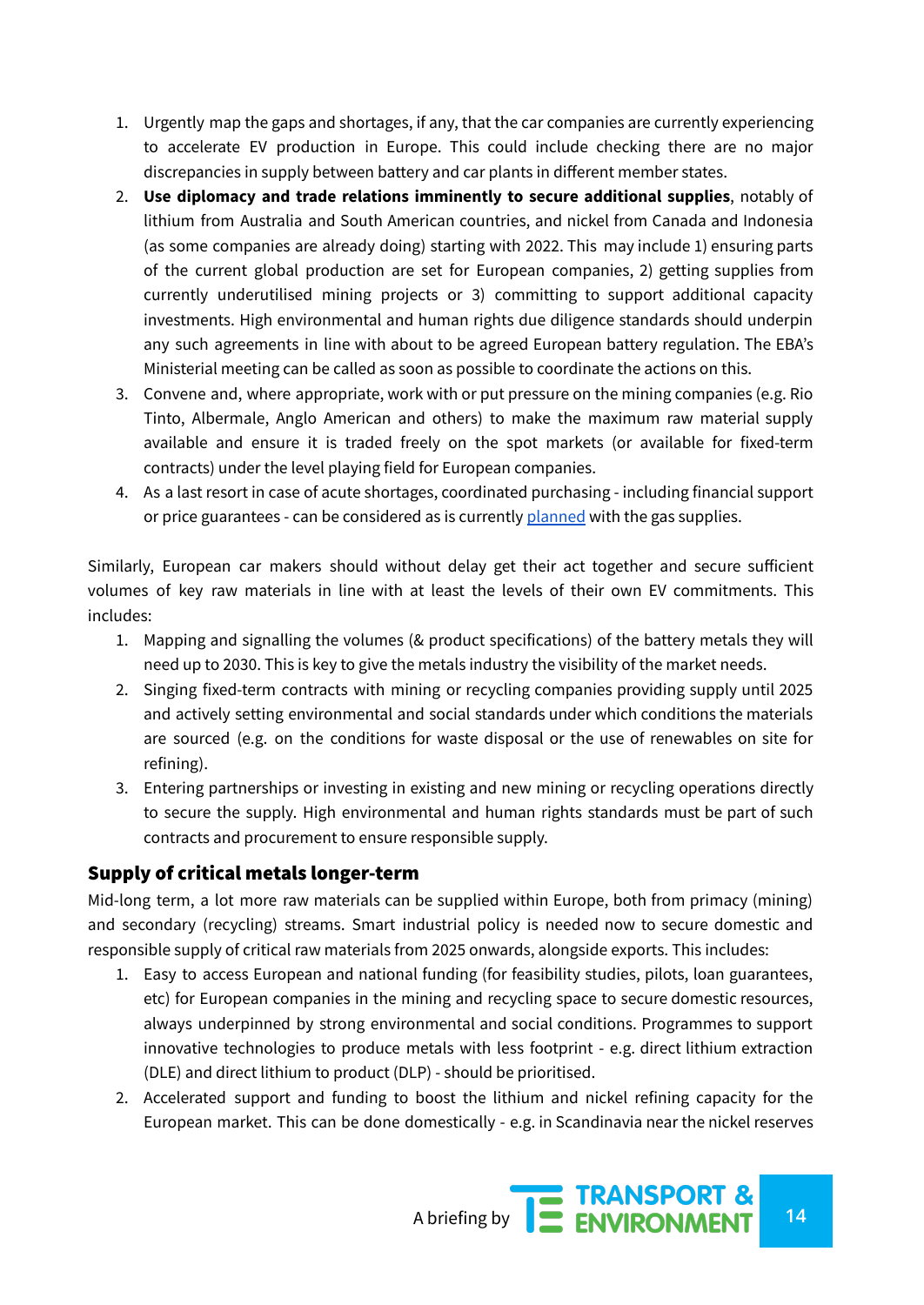or Portugal near the lithium reserves - as well as in partnering countries abroad where mining is happening (e.g. in Indonesia, Chile or African countries) that can also form part of EU's investment aid.

- 3. Creating a **centralised authority to map and look after the security of supply for critical metals for the European Green Deal**. This can be done either under the aegis of the European Battery (or Raw Materials) Alliance or directly by the European Commission. The EURATOM agency currently ensures supply security for nuclear fuel across the EU. If companies and individual governments fail to secure the metal exports by 2025, a centralised authority should be created. The authority should:
	- Monitor and map the supply needs and signal shortages on a 5-year basis, including an early warning system in case of acute problems
	- Have powers to review the supply chain policy of European automotive, battery, energy and other companies and require them to step up procurement measures where significantly insufficient supply has been secured
	- Coordinate national diplomacy efforts vis-a-vis global resource-rich countries and ensure consistent and equitable supply across EU member state markets
	- Support joint purchasing/price guarantees where appropriate
	- Advise the relevant chapters in EU trade agreements
	- Follow global trends and developments in the market to advise European policy-makers
- 4. Clarity to the upstream market on the volumes needed, i.e. the size and speed of electric vehicles penetration that is driven by European regulations. Europe should firmly confirm its goal to 100% electric car and van sales from 2035, matching this with a similar commitment on the trucks side. This is key to business case and commercial planning.
- 5. Rightly sized, often shared and above all efficient electric vehicles will also help taper the demand for critical raw materials. This entails local, national and European levels of government working together to create the right conditions for a smarter mobility system overall.

Not only a lot more supply from mining, but also a lot more potential from the battery recycling streams will be available in the future. Smart policies to keep end-of-life batteries in Europe and recycle the highest possible yields of critical metals will be key to benefit from such urban mine assets. Accelerated implementation of the new European battery regulation is key to not only secure that, but to ensure that the entire battery value chain in Europe, including global exports, is sustainable. Importing some raw materials will likely continue mid-long term, so robust horizontal environmental and social due diligence requirements, alongside a verifiable traceability system, will also be key. Ultimately it is preparing today and having smart policies to help the domestic industry that will help. Searching the world for fossil fuels will not.

# **Further information**

A briefing by **15 ENVIRONMENT**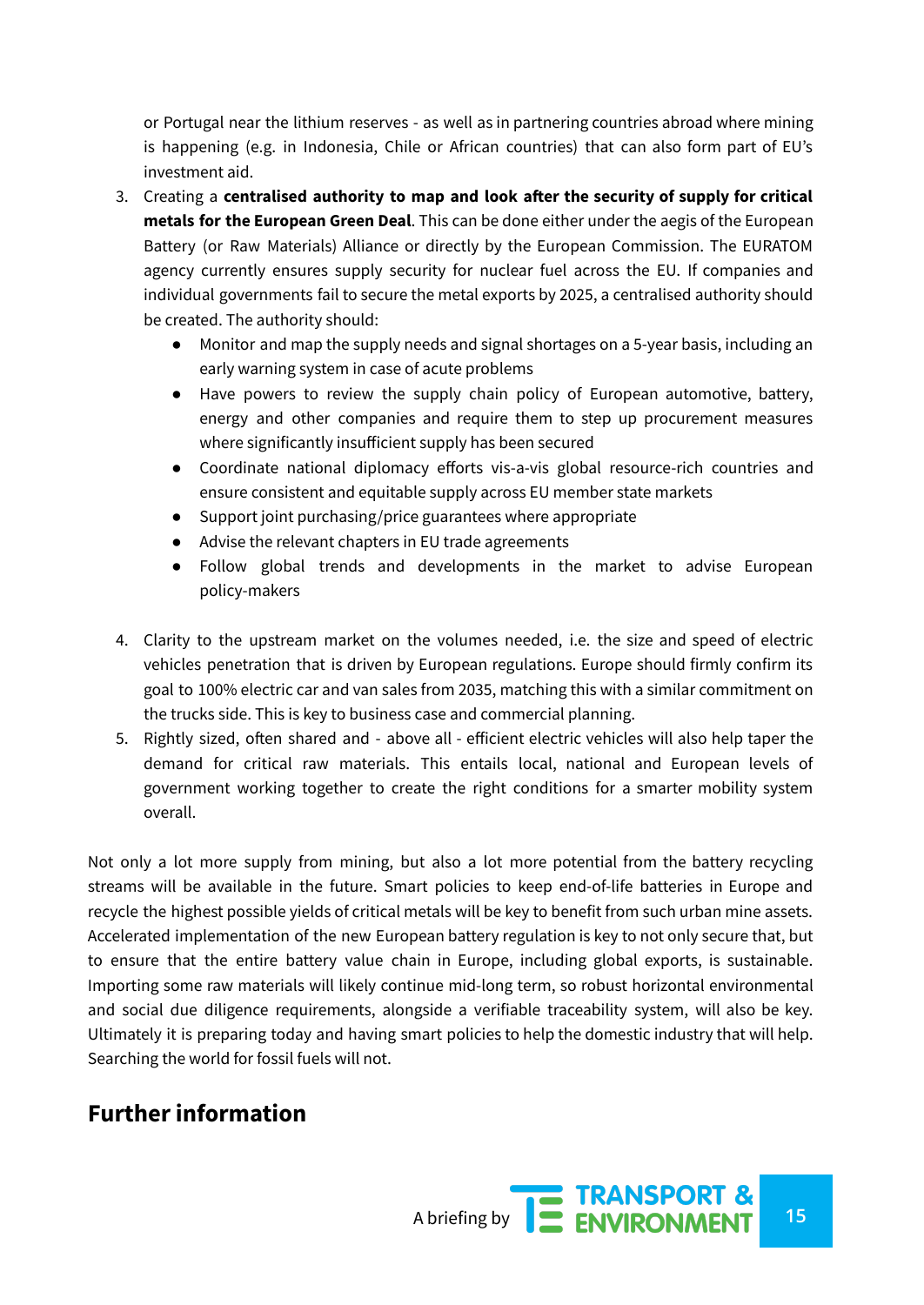Julia [Poliscanova](mailto:julia.poliscanova@transportenvironment.org) Senior Director, Vehicles & Emobility Transport & Environment [julia.poliscanova@transportenvironment.org](mailto:julia.poliscanova@transportenvironment.org)

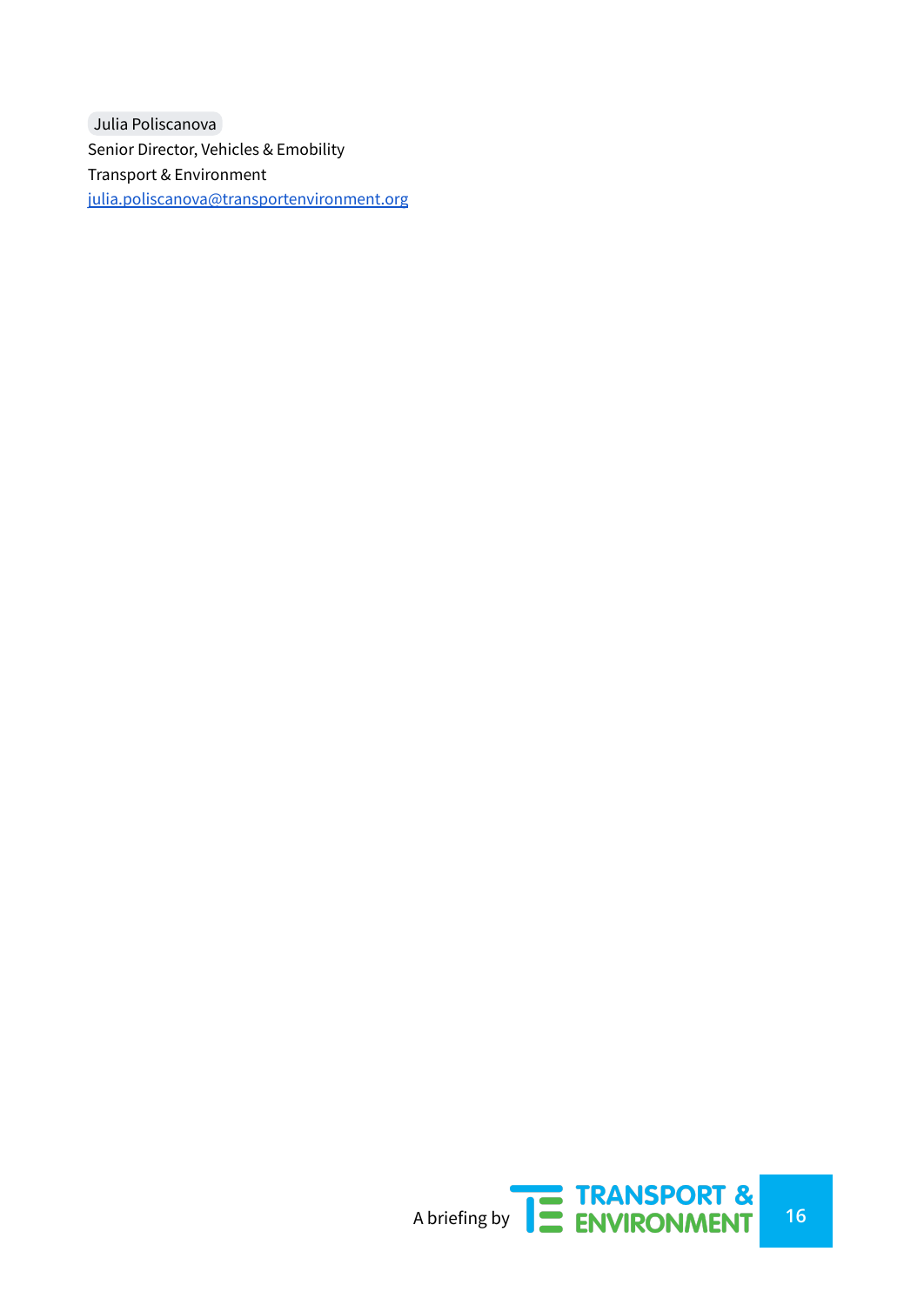## Annex: analysis methodology

The BEV production with the maximum available raw materials and gigafactory capacities are estimated with the following hypotheses:

- This first order analysis is limited to a short time frame up to 2026 as capacity announcements after this are assumed to be too speculative.
- The refined nickel sulphate maximum capacity comes from BloombergNEF's tracker of battery-grade nickel projects (nameplate capacity commissioned according to companies' timeline). In this briefing, quantities of nickel are expressed in terms of k tonne of metal contained. According to BloombergNEF, Russia provides 17% of class 1 nickel.
- Lithium carbonate and hydroxide availability is defined from Bloomberg's tracker of mining and refining nameplate capacity. T&E forecasted the split of lithium raw material between carbonate and hydroxide refining based on the expected maximum demand and bottlenecks in mining or refining capacities. In this briefing, quantities are expressed in k tonne of lithium carbonate equivalent.
- Nickel-based cathode can use different quantities of nickel depending on chemistries. NMC-622 is assumed to be the most representative chemistry as a first-order approximation.
- As lithium and nickel are expected to be the main bottlenecks, other materials (cobalt, manganese, graphite, phosphate...) are not included in the analysis but could become bottlenecks when lithium and nickel capacities are expanded.
- T&E assumes that a 60kWh battery is representative of the average BEV battery on the market. Potential growth of battery capacity would raise supply uncertainties, so carmakers are expected to keep reasonable battery sizes or even to opt for downsizing in the future. The maximum BEV production capacity is based on the split between cars with LFP batteries (use of lithium carbonate), and nickel-based batteries (use of nickel sulfate and lithium hydroxide). Results are given as the number of BEV equivalent without PHEVs, so the number of plug-ins vehicles equivalent would be higher as PHEVs with smaller batteries would replace part of BEVs.
- Battery gigafactory capacities are derived from BloombergNEF tracker of battery factory announcements. Based on BloombergNEF forecast of battery demand, T&E assumes that about 70% of gigafactories capacity can be allocated to passenger BEVs' batteries. For instance, in 2022, Bloomberg expected a 187 GWh demand from consumer electronics, stationary storage, and other applications. That would be 16% of the maximum global gigafactory capacity available in 2022 (1160 GWh), so up to 84% of the capacity could be theoretically allocated to BEV. Nevertheless, as other applications could also be scaled, T&E conservatively assumes a 70% allocation to passenger BEV. T&E assumes that 20% of gigafactories capacity would produce LFP batteries and 80% would produce nickel-based batteries. This 20% LFP share is conservative as LFP share is likely to increase in the future as carmakers order more LFP batteries.